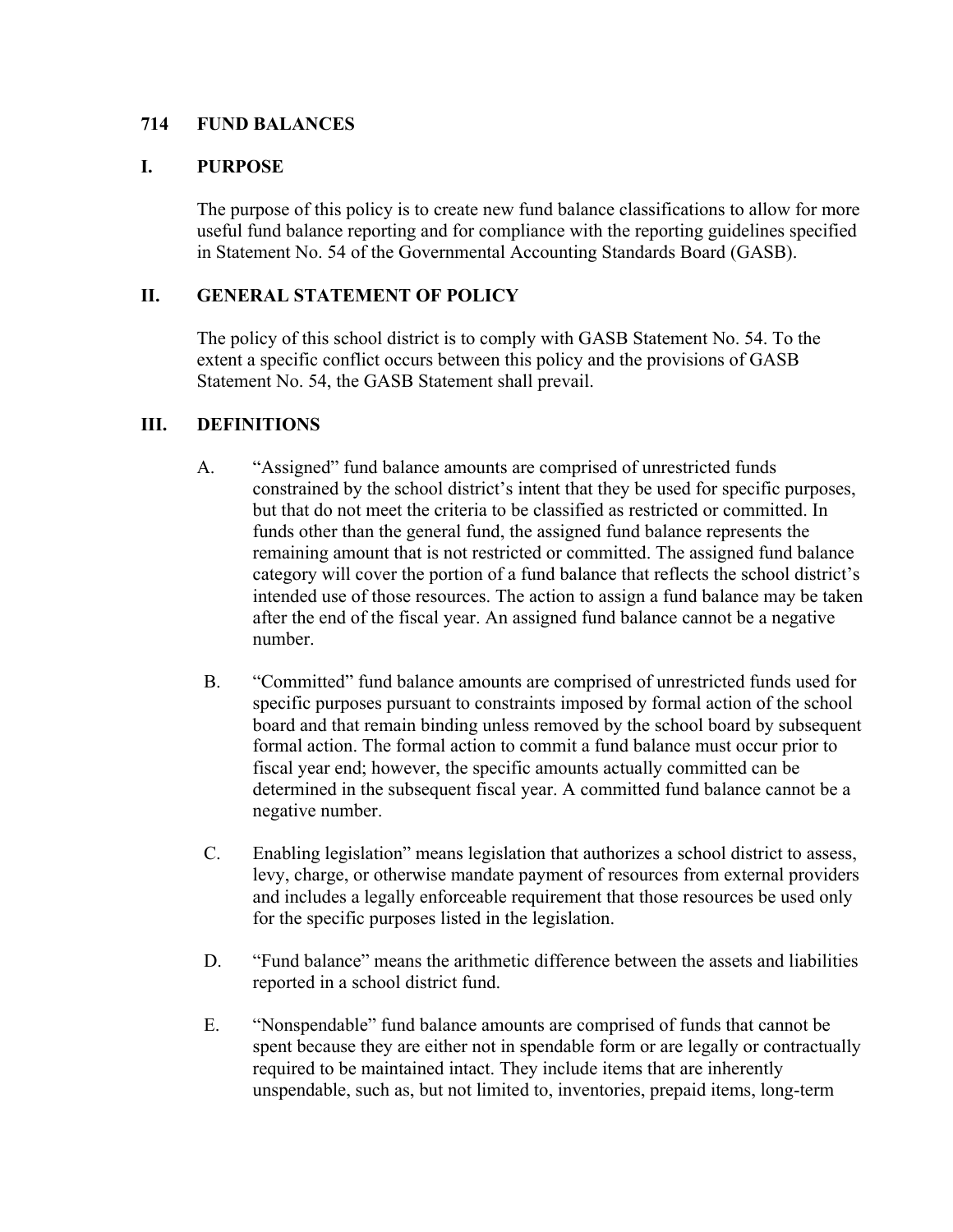receivables, non-financial assets held for resale, or the permanent principal of endowment funds.

- F. "Restricted" fund balance amounts are comprised of funds that have legally enforceable constraints placed on their use that either are externally imposed by resource providers or creditors (such as through debt covenants), grantors, contributors, voters, or laws or regulations of other governments, or are imposed by law through constitutional provisions or enabling legislation.
- G. "Unassigned" fund balance amounts are the residual amounts in the general fund not reported in any other classification. Unassigned amounts in the general fund are technically available for expenditure for any purpose. The general fund is the only fund that can report a positive unassigned fund balance. Other funds would report a negative unassigned fund balance should the total of nonspendable, restricted, and committed fund balances exceed the total net resources of that fund.
- H. "Unrestricted" fund balance is the amount of fund balance left after determining both nonspendable and restricted net resources. This amount can be determined by adding the committed, assigned, and unassigned fund balances.

# **IV. CLASSIFICATION OF FUND BALANCES**

The school district shall classify its fund balances in its various funds in one or more of the following five classifications: nonspendable, restricted, committed, assigned, and unassigned.

# **V. MINIMUM FUND BALANCE**

The school district will strive to maintain a minimum unassigned general fund balance of seven (7) percent of the annual budget.

# **VI. ORDER OF RESOURCE USE**

If resources from more than one fund balance classification could be spent, the school district will strive to spend resources from fund balance classifications in the following order (first to last): restricted, committed, assigned, and unassigned.

# **VII. COMMITTING FUND BALANCE**

A majority vote of the school board is required to commit a fund balance to a specific purpose and subsequently to remove or change any constraint so adopted by the board.